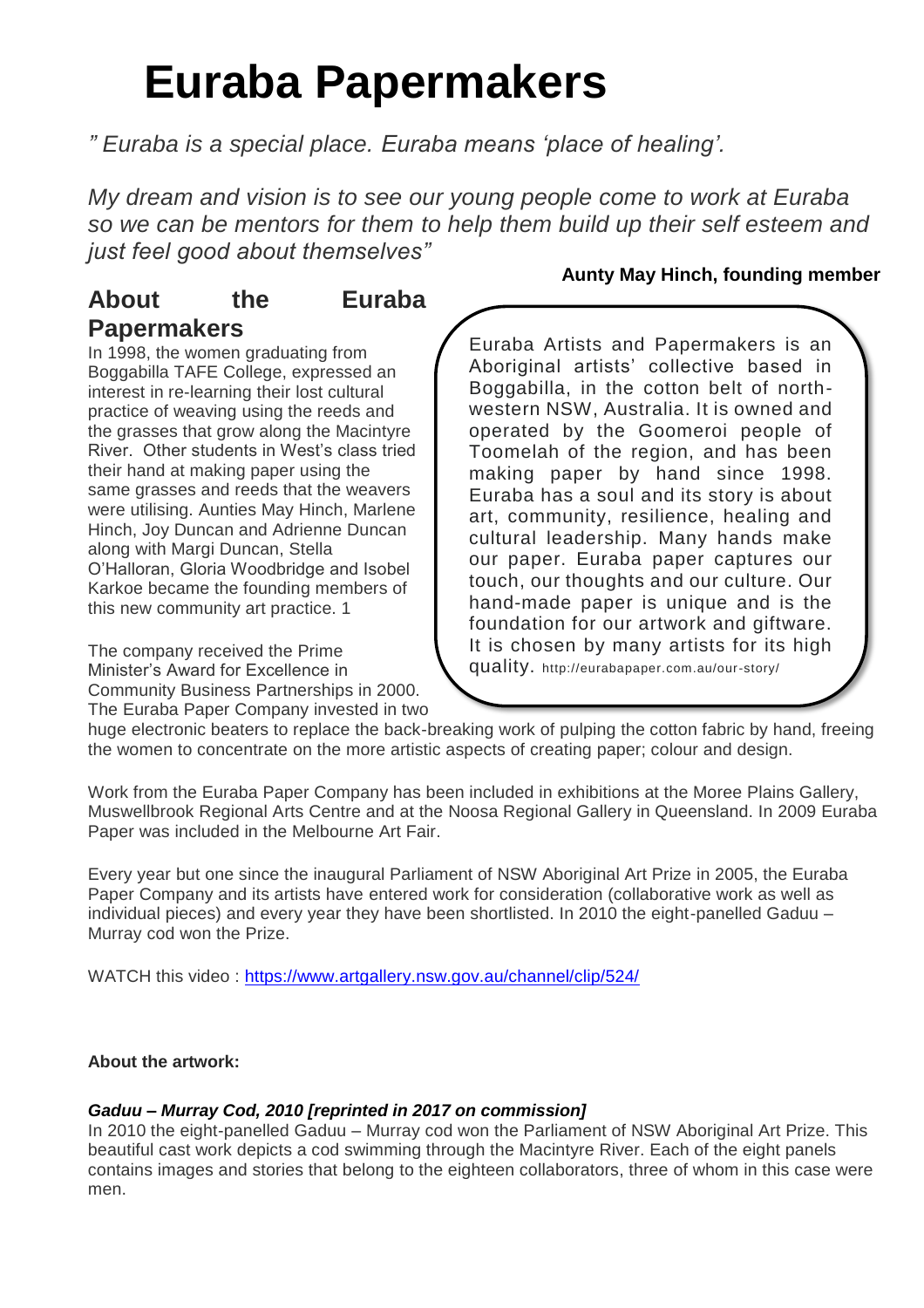*Euraba artists and papermakers Gaduu - Murray cod 2010 (detail), plant fibre and rag paper, 93 x 124cm, (8 panels, irregular overall), winner of the 2010 Parliament of New South Wales Aboriginal Art Prize. A collaborative work by Thelma Bartman, Leonie Binge, Lola Binge, Michelle Binge, Adrienne Duncan, Alin Duncan, Aunty Joy Duncan, Christine Dumas, Nerida Hinch, Marlena Hinch, Aunty Marlene Hinch, Aunty May Hinch, Garry McGrady, Leah McGrady, Tim McIntosh, Stella O'Halloran, Anita Swan and Lenice Swan. Courtesy the artists and Euraba Paper Company, image courtesy Campbelltown Arts Centre and Parliament of New South Wales. Photo: Ian Hobbs.*



#### **Artist Practice**

Euraba's paper and art are unique. It is made from local materials and pigments in a remote part of Australia, by a small community with strong Goomeroi cultural traditions. Euraba was founded on the artistic skills of nine senior Goomeroi women, who commenced art classes in 1996 at the Boggabilla TAFE and became Euraba's first lead artists. Our artists and members use their own handmade paper as a creative canvas on which they express their stories and ancient culture. The first audiences to see their work are always the Goomeroi people, for whom it is a celebration of their unique cultural identity. Artists and members have access to the papermill to create their own work, and learn from artist Elders and visiting professional artists: this has included Bronwyn Bancroft, Katherine Nix and Sabine Pierard. To keep our practice vibrant, we collaborate and experiment with a diversity of artists and practices.

**Conceptual** Artists and members use their own handmade paper as a creative canvas on which they express their stories and ancient culture. The first audiences to see their work are always the Goomeroi people, for whom it is a celebration of their unique cultural identity. The designs are of significant to the Goomeroi people and to individual artists. Prominent images are the Murray River cod, the fresh water turtle, the grubs used for fishing and the river itself. The papermakers often collaborate with professional artists, such as Monika Grzymala, Bronwyn Bancroft, Jonathan Jones, Katherine Nix and Sabine Pierard. They find this process invigorating and inspiring.

**Material** The papers are formed from either cotton rag waste or natural reeds and bulrushes. The designs are either embossed into the wet paper during the papermaking process or are painted on, or in it - the paint actually penetrates the paper making the image an integral component of the paper.

## **Art Critique – Tess Allas 2011**

*"Their dream is to pass their knowledge on to the youth of Boggabilla and Toomelah and, in doing so, instill in them a sense of pride which in turn will help them to overcome some of the obstacles they will face.."*